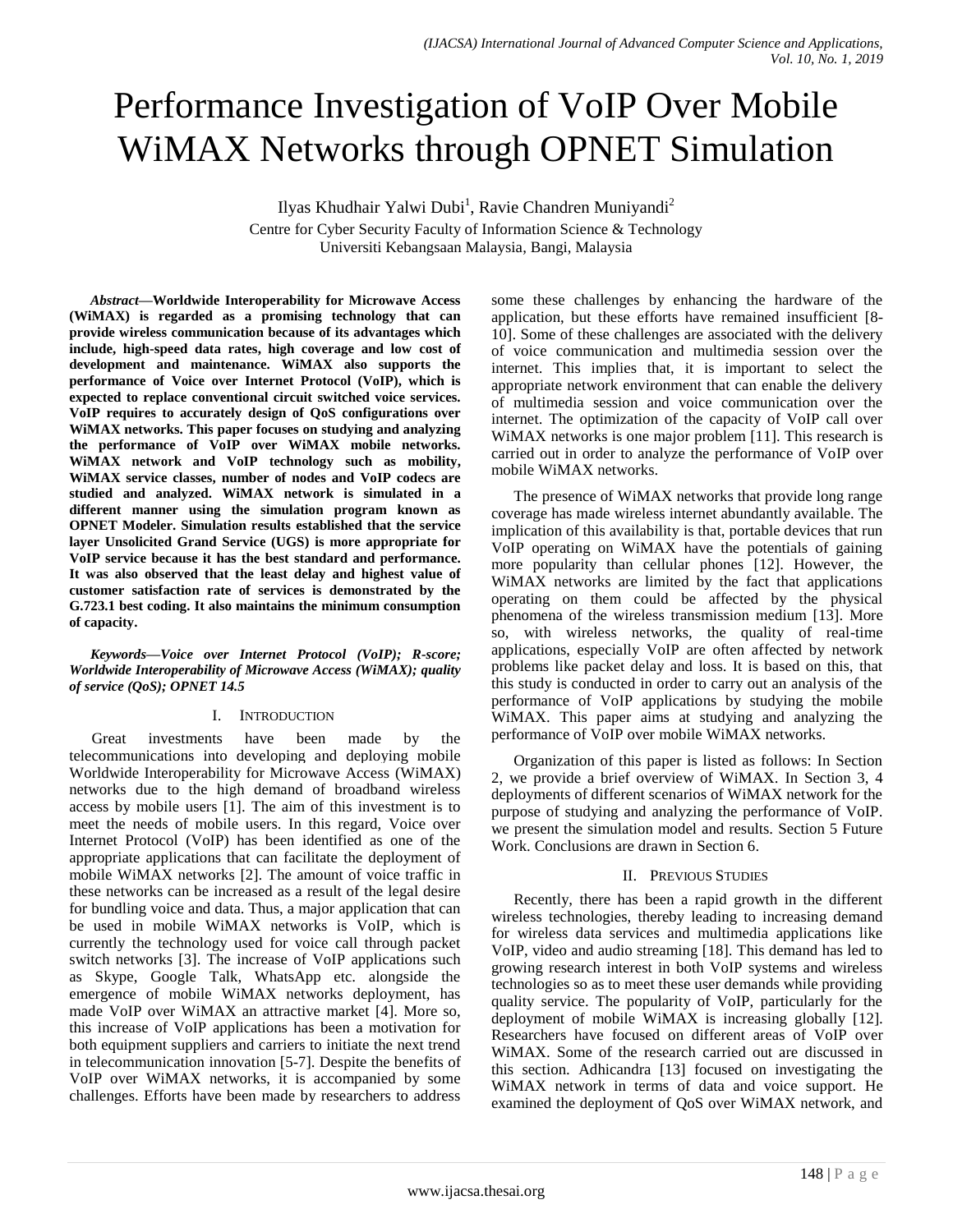compared the performance results obtained through the use of two different WiMAX service classes (UGS and ertPS). In another study [14], a fixed WiMAX network was considered with the aim of evaluating the performance of VoIP. In this study, an assessment of the different transmission schemes in terms of packet rate, Mean Opinion Score (MOS), cumulative good-put and sample loss rate were carried out. In [15], a traffic-aware scheduling algorithm was proposed for VoIP applications in WiMAX networks. More so, they conducted an evaluation of their proposed method and made a comparison of it with other traditional methods. In addition to this, they provided a discussion on the trade-off between delay and bandwidth efficiency. It was observed that through the use of the proposed method of scheduling, the efficiency of VoIP over WiMAX is enhanced.

Furthermore, a discussion on the wide range of issues associated with VoIP and models of measuring voice quality was also done in [16]. In this study, a novel methodology that can be used for the prediction of voice quality in a manner that is not intrusive was outlined. Carvalho et al. [17] focused on the area of voice quality with the main aim was to design a tool for measuring voice quality through the use of ITU-T Emodel [19]. The tool was tested using some calls generated from two endpoints at different cities in Brazil. Jadhav et al. [20], performed an extensive simulation with the main aim of evaluating the performance of WiMAX and UMTS (Universal Mobile Telephone System) for the facilitation of VoIP traffic. Results of the simulation revealed that WiMAX is better than UMTS with an adequate margin. It was also found that in comparison to UMTS, the WiMAX is more appropriate for VoIP applications.



Fig. 1. WiMAX Network Model.

TABLE I. SIMULATION PARAMETERS

| <b>Parameter</b> | Value                   |
|------------------|-------------------------|
| <b>Bandwidth</b> | 20MHz                   |
| Duplex Mode      | TDD                     |
| OoS Service      | UGS, $rtPS \& BE$       |
| Voice Codec      | G.711, G.723.1 & G.729A |
| Application      | VoIP                    |

#### III. METHODOLOGY

In this paper, quantitative approaches were used. Firstly, a comprehensive review of literature was done; the review involved investigating the case studies and ethnographies. Afterwards, attention is paid to the problem and possible solutions. One of the popularly used research methodology for studying and analyzing the performance of wireless and wired networks is computer simulation. In our studies, we employed the use of OPNET Modeler [21]. The use of OPNET in this study enabled the deployment of different scenarios of WiMAX network for the purpose of studying and analyzing the performance of VoIP. Simulation study was carried out to evaluate the performance of VoIP over the WiMAX networks. Different parameters such as jitter, MOS value, packet end-toend delays and, packets sent and received, were used to measure the performance of VoIP over WiMAX. The purpose of deploying different scenarios is to address different aspects of the WiMAX network such as load, data traffic, available bandwidth, network capacity, QoS classes and mobility, which may have an effect on VoIP traffic. For each of the scenarios, many simulation runs were performed considering the following issues: initial variables values, runs length, model, generation of random numbers and settle-down time. The outputs of simulations were obtained and statistically analyzed. Afterwards, the simulation results were examined, interpreted and graphically presented. Recommendations have been provided based on the simulation results. The purpose of providing the recommendations is to address the problem statement of the paper. The WiMAX network model is made up of one cell with a set radius of 5 kilometers, and an IP backbone, which contains just one Voice Server. The cell contains a single Base Station and many Mobile Stations subject to the simulation scenario. The WiMAX network model that is considered in the simulations is illustrated in Fig. 1. The general parameters of the WiMAX network model are presented in Table 1.

# IV. RESULTS AND DISCUSSION

The outputs of the different simulation runs which have been obtained were statistically analyzed. The simulation results are: throughput, delay, jitter and mean opinion score (MOS). The effect of the configuration of mobile WiMAX network on the performance of VoIP is determined through the first three results. Furthermore, the quality of VoIP call is measured through the last result which is MOS. In the next section the results which have been obtained, are graphically presented and discussed.

# *A. Scenario (1)*

The purpose of designing Scenario (1) is to identify the ideal WiMAX service class which facilitates the best VoIP performance. The different service classes were compared by representing the data that have been gathered from the three service classes on the one chart. This is the easiest way to observe the behavior of various QoS parameters for the same traffic over diverse kinds of services classes. The comparative plots can be seen from Fig. 2 to Fig. 5.

Fig. 2 is a single chart that illustrates the throughput for all three service classes. Among the three classes, the throughput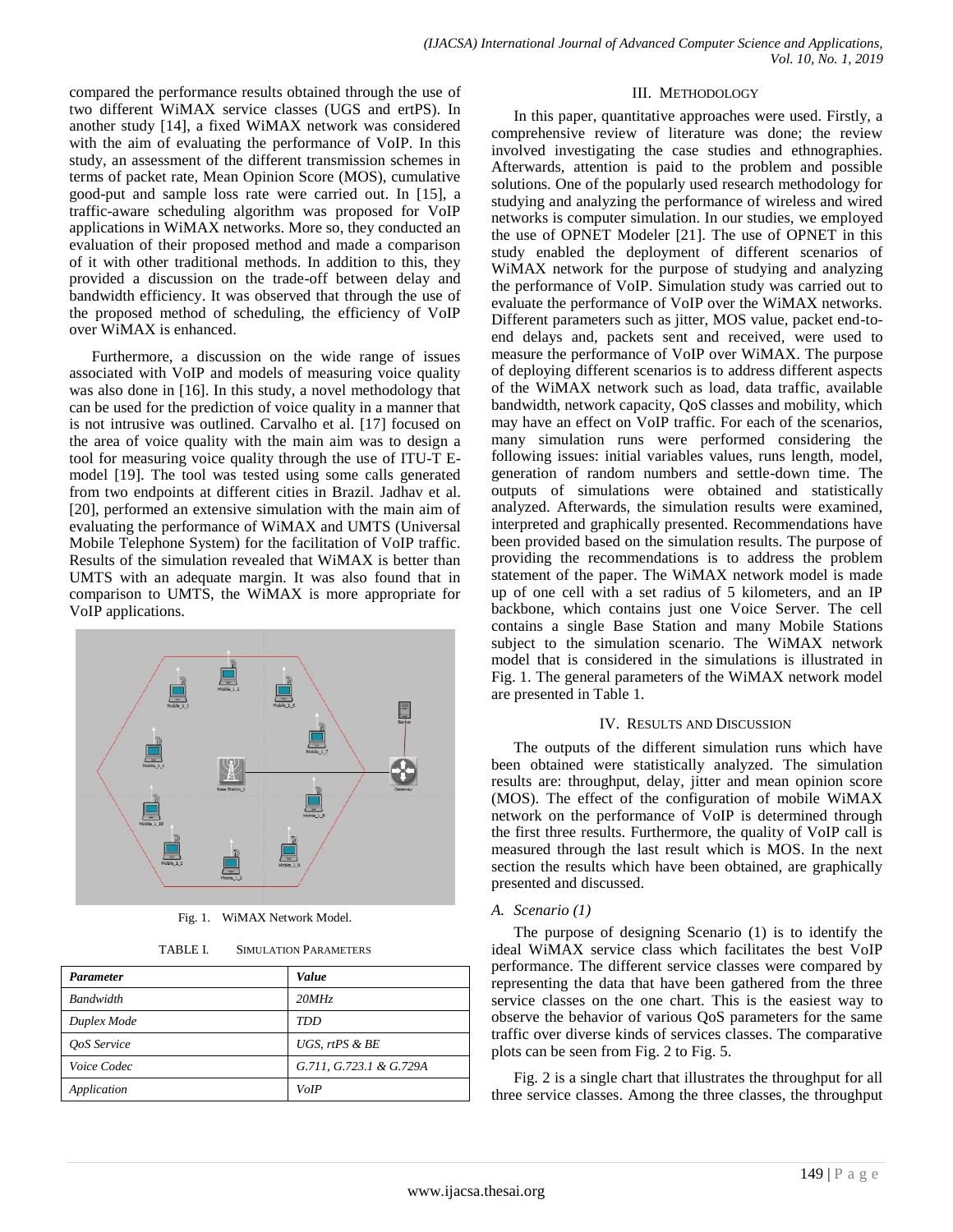for UGS flow is the highest. This can be attributed to the fact that constant bit rate traffic is considered during the designing of UGS service class. The MS is able to forward more data because of the periodic bandwidth which is allocated to it by the BS. The result revealed that the throughput for rtPS traffic is better than BE. More so, it was observed that a decrease begins to occur in the throughput when the number of nodes goes beyond 8.

The Mean Opinion Score obtained for the three service classes is presented in Fig. 3. Out of the three classes, the highest MOS value was scored by the UGS service. The MOS value of rtPS is slightly better that that of BE. It was also observed that an increase in the number of nodes cause the MOS value to decrease.





Fig. 3. MOS for Different Service Classes.

UGS  $-$  -tps  $-$ 

 $-BE$ 



Fig. 4. Jitter for Different Service Classes.



Fig. 4 shows the average jitter for all the three service classes. In order to the comparison easy, the graph is drawn on the logarithmic scale. The highest jitter was recorded for BE service class. It was also found that there is not much variation in the average jitter for UGS service class as an increase occurs in the number of nodes. Secondly, the value is very small. Based on the results, the jitter values for rtPS were low and falls very close to UGS. One of the major parameters for measuring the perceived quality of voice as it arrives the destination node is jitter. Fig. 5 shows the end-to-end delay for the three service classes. The difference between the values for UGS and rtPS service classes was very minimal without exceeding 0.09s irrespective of the number of nodes. Conversely, the highest delay was recorded for BE service class; with an increase in the number nodes, the delay increase as well.

Conclusively, it was observed that the highest throughput, bets MOS value, lowest jitter and delay were demonstrated by UGS service class. This makes it the most suitable candidate for VoIP traffic. The results of simulation confirm that the UGS service class is capable of handling fixed sized packets that are generate at a regular interval.

#### *B.* Scenario (2)

As revealed by the results of Scenario (1), UGS is the most suitable for WiMAX service class for VoIP traffic. Scenario (2) was been designed to run under the UGS service class while analyzing the performance of VoIP using diverse voice codecs (G.711, G.723.1 and G.729A). A single chart is used in presenting all the data obtained from all codecs. This is the easiest way to observe the performance of VoIP traffic over various kinds of codecs. The comparative plots are presented in Fig. 6 through Fig. 9 show the comparative plots.

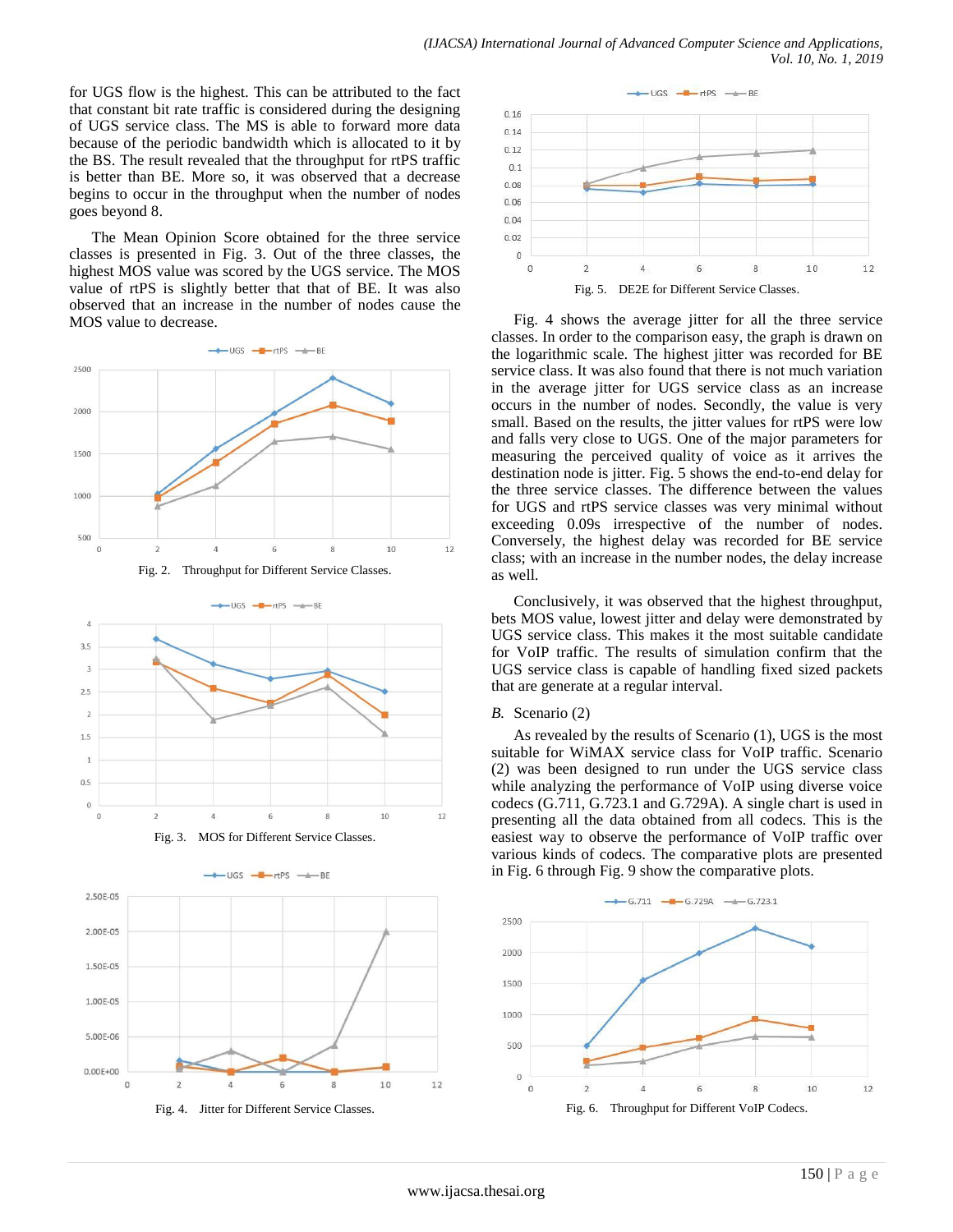







Fig. 9. DE2E for Different VoIP Codecs.

Fig. 6 shows the throughput for the different codecs. As expected, the highest throughput was achieved by G.711 codec because of its high bandwidth consumption. The next higher throughput is for G.729A, while the lowest throughput was recorded for the G732.1 codec.

In Fig. 7 the Mean Opinion Score (MOS) values for all the three codecs are presented. Among the three classes, the best MOS value was demonstrated by the G.723.1 codec. The MOS values of G.711 and G.729A codecs were roughly.

Fig. 8 shows the jitter across different VOIP codecs. Results revealed small values with insignificant pattern. For all practical purposes, the average jitter for all codecs is insignificant and negligible. Fig. 9 shows the end-to-end delay across different VOIP codecs. It can be observed that the maximum delay was demonstrated by G711, while the G723.1 demonstrated minimum delay. There is a small range of variation in the values, with insignificant pattern of variation

caused by an increase in the number of nodes. In conclusion, it is observed that the overall performance characteristics of G.723.1 codec is better than that of the other two codecs, with G.723.1 codec scoring the best MOS value and lowest delay coupled with less consumption of bandwidth.

### V. FUTURE WORK AND CONCLUSION

Through our study of VoIP performance analysis based on the study of investigation of WiMAX service classes and VoIP codecs. We would like to refer to some suggestions that improve the performance study: seeing for different traffic types (VoD, FTP, HTTP, etc…), Study of ertPS for VoIP with silence suppression. And Consideration for other mobile WiMAX aspects (mobility patterns/speeds, handoff, large number of mobile stations, transmission power, cell radius, etc…). WiMAX continues to advance, and a new standard is being developed. The standard is IEEE 802.16m and aims for 1Gbps for nomadic and 100 Mbps for Mobile terminals. This is a revolution in the field of mobile communications, which will be fruitful to achieve further research on this standard.

In this paper, the research involved simulation studies for the purpose of analyzing the performance of VoIP over mobile WiMAX networks. This was achieved, by investigating WiMAX QoS service classes (UGS, rtPS & BE) and VoIP codecs  $(G.711, G.729 \& G.723.1)$ . The performance was analyzed in terms of critical parameters like MOS, throughput, end-to-end delay and jitter. The use of OPNET Modeler 14.5A was employed in the computer simulation that produced the results. The results of the simulation revealed that UGS service class is more suitable for VoIP as it demonstrated the best performance. UGS service class is capable of handling real-time service flows that produce fixed size packets at a regular interval, which is the case for VoIP. In addition, the results showed that the G.723.1 demonstrated lower delay with higher MOS and minimal consumption of bandwidth, thereby making it better than codecs G.711 and G.729A. Overall, this paper gave a good insight into the technical details of WiMAX while learning the intricacies of the OPNET simulator.

#### ACKNOWLEDGMENT

This study was supported by the Ministry of Education, Government of Malaysia under the fundamental research grant: FRGS[/1/2015/](https://maps.google.com/?q=1/2015&entry=gmail&source=g)ICT04/UKM/02/3.

#### **REFERENCES**

- [1] Aguado, M., Matias, J., Jacob, E., & Berbineau, M. (2008, September). The WiMAX ASN network in the V2I scenario. In Vehicular Technology Conference, 2008. VTC 2008-Fall. IEEE 68th (pp. 1-5). IEEE.
- [2] Hameed, A. H., Mostafa, S. A., & Mohammed, M. A. (2013). Simulation and evaluation of WIMAX handover over homogeneous and heterogeneous networks. American Journal of Networks and Communications, 2(3), 73-80.
- [3] Hassan, M. H., Mostafa, S. A., Budiyono, A., Mustapha, A., & Gunasekaran, S. S. (2018). A Hybrid Algorithm for Improving the Quality of Service in MANET. International Journal on Advanced Science, Engineering and Information Technology, 8(4), 1218-1225.
- [4] Salih, A. I., Abdelouhahab, A., Mostafa, S. A., & Zaiter, M. J. (2015) Updating the NCTUns-6.0 tool to simulate parallel optical burst switching of all-optical ultra-dense WDM systems. Photonic Network Communications, 29(1), 106-117.